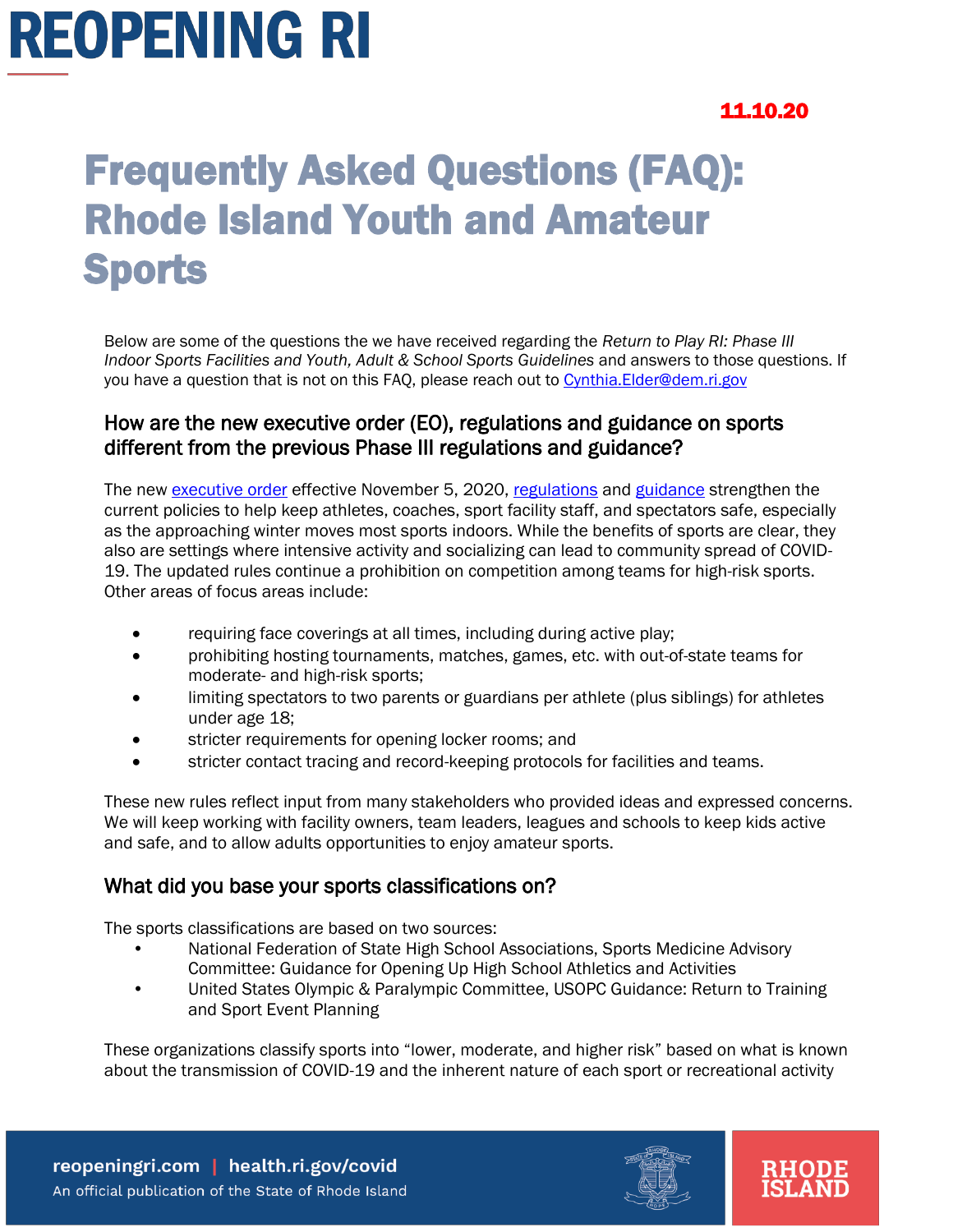as traditionally played. The factors considered in determining the categories include: the type and duration of contact between players, whether equipment is shared, if the sport takes place indoors or outdoors, the number of players on a team, etc. Other New England states and New York use the categories developed by these organizations. It is important to understand that we reserve the right to adjust the categories based on new information and COVID-19 transmission data.

### Why are you prohibiting high-risk sports?

High-risk sports like wrestling, football, boys/men's lacrosse, and competitive cheer involve close, sustained contact between participants. That means that the respiratory particles that carry COVID-19 will travel more easily between participants. This is even more concerning as sports move indoors for the winter. Just as football was canceled this fall, we will not allow competition between teams for high risk sports.

### Can athletes who play high-risk sports practice? What can they do?

Yes, athletes are allowed to practice, and even to scrimmage within their own team – but not with other teams. Teams playing higher-risk sports are not allowed to practice, compete or scrimmage with other teams.

### Why are you prohibiting hosting tournaments, matches, games, etc. with out-ofstate teams for moderate- and high-risk sports and prohibiting teams from traveling to other states for games?

With COVID-19 cases increasing nationwide, many states are discouraging travel to limit the spread of COVID-19 from one place to another. Traveling to another state for tournaments or games often means an increase in social gathering sizes and close contacts. The data show a number of positive cases have been the direct result of players participating in games and tournaments with teams from out-of-state.

### Are athletes from Rhode Island allowed to play on out-of-state teams or at/in an out-of-state sports facility?

The new requirements do not prohibit a Rhode Island player from playing on an out-of-state team or at an out-of-state sport facility. However, a person who plays on an out-of-state team must comply with Rhode Island's and the other state's travel policies and orders.

### Are athletes from other states allowed to play on Rhode Island teams or at/in a Rhode Island sports facility?

Yes, so long as they are complying with current Rhode Island travel restrictions. Currently, none of our neighboring states are on the restricted travel list. So, an individual from Massachusetts who plays on a Rhode Island team could continue to participate on that team and/or could play in a Rhode Island facility under Rhode Island law; however, that may not be allowed in that individuals home state. Check the current list of [states with travel restrictions upon entry to Rhode Island](https://docs.google.com/spreadsheets/d/1y2bZYshiLAhXgYsz5zGutBWPgtACR4VuD7IvWqyJFdo/edit#gid=0) as travel restrictions may change week to week. Any athlete traveling to Rhode Island from out-of-state to participate on a Rhode Island team would be subject to their home state travel policies or orders.



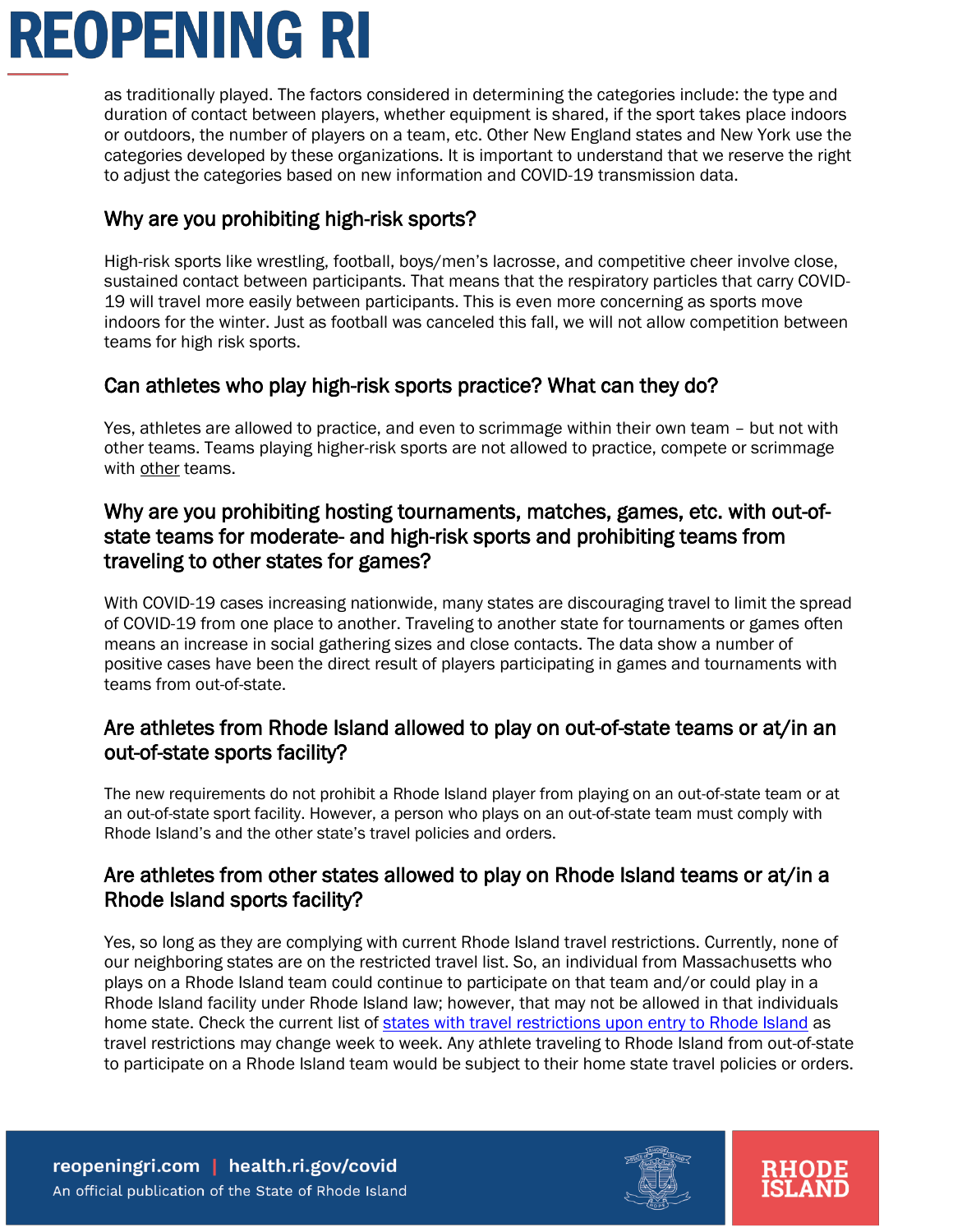### What is the new policy on spectators?

For sporting events or practices with athletes under the age of 18, no more than two parents/guardians of the athlete and the athlete's siblings may attend, provided all other COVID-19 safety protocols are met including, capacity limits for the sporting venue. Spectators are prohibited from attending all other sporting events or practices, which means they are not allowed at amateur adult competitions.

### Why the new policy on spectators?

Some facilities and leagues are experiencing issues with parents and families congregating without masks in parking lots, in vehicles, or at nearby restaurants while waiting for their children. We believe that allowing limited spectators under controlled conditions is preferable to these types of informal social gatherings. We also understand that parents may be concerned for the safety of their children while at a sports practice.

#### How are you going to enforce the limits on spectators?

We hope that parents and guardians of our young athletes will do the right thing and follow the executive order and sporting facilities rules. Facility owners are required to follow these rules and can bar teams who violate them from using their facilities. We will work with the facilities and the leagues to address any violations, which could lead to fines, prohibitions, and/or shutting down of facilities. Every facility has the right to establish spectator limits that are more restrictive, based on the capacity and configuration of the facility.

### For indoor sports facilities, is the maximum capacity 125 people or 66% or 1 person per 100 square feet?

The capacity limit for indoor athletic facilities is up to 66% or 1 person per 100 square feet, whichever is less. The venues of public assembly indoor limit is 125 people. That limit would apply, for example, if you were allowing spectators at an indoor game. The total count of players and spectators would have to be less than 125 and also abide by the 66% or 1 person per 100 square foot limit. Note that no spectators are allowed for adult amateur sports, and there is a limit on the number of spectators per athlete for youth sports. Every facility has the right to establish spectator limits that are more restrictive, based on the capacity and configuration of the facility.

#### How do you expect athletes to play wearing masks, especially in a sport like hockey?

At present, high school team sports are being conducted with athletes wearing masks, and other states (like Vermont and Massachusetts) already have this rule for active play, and report that it is working well. Playing with a mask on may require some modifications (e.g., shorter shifts, more substitutes), but it is necessary to restrict the respiratory spread of COVID.

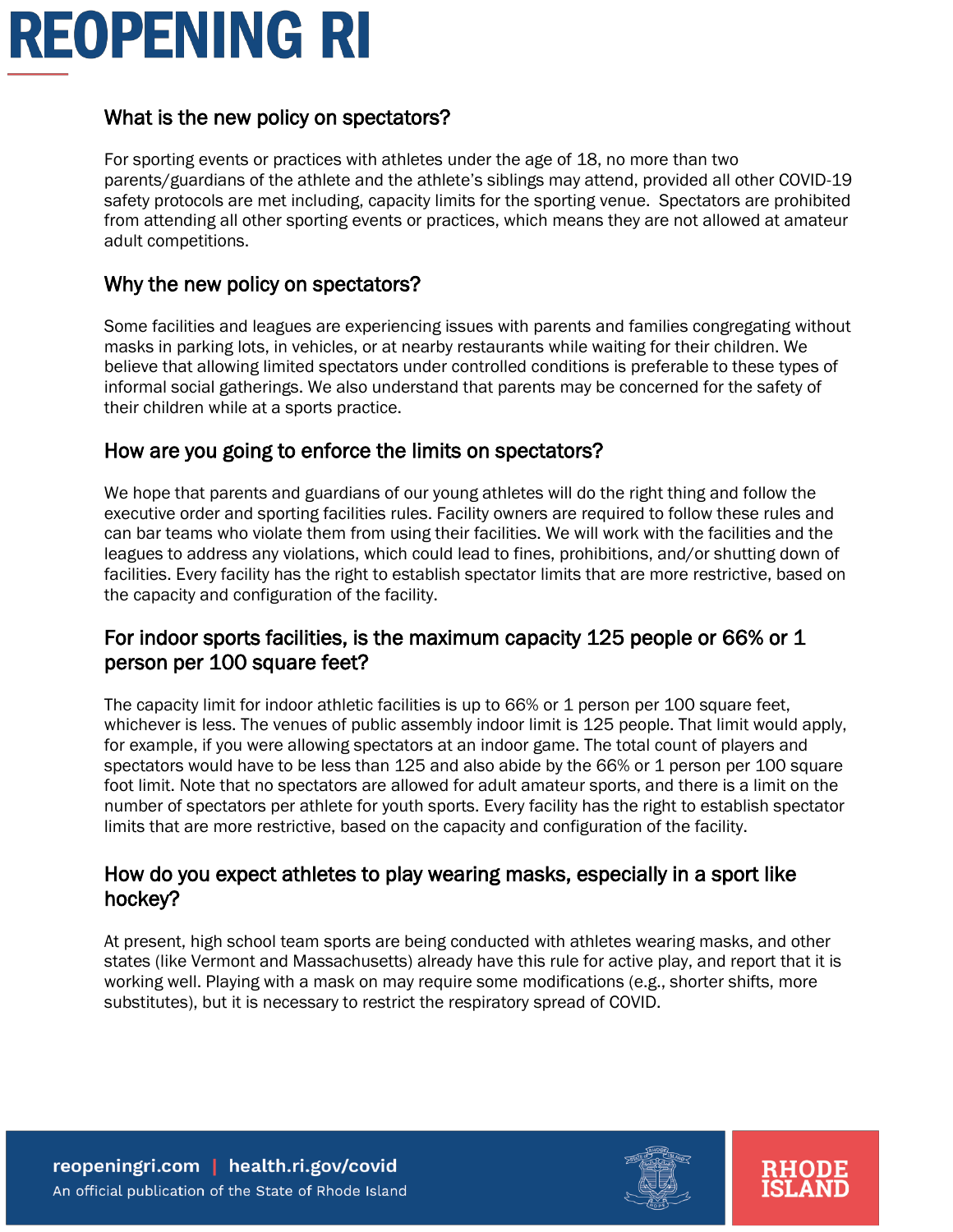### Wearing masks makes it hard for us to compete and practice. Are there any exceptions?

We know it may be uncomfortable or inconvenient to wear a mask while actively participating in athletic activities. However, the new rules on face coverings for sports are the most effective way to reduce the risk of COVID-19 among people who participate in sports. Masks must be worn for sports activities at all times, including during active play. There are exceptions for water sports, children under two years of age, those who are developmentally unable to wear a mask, and when wearing a mask would damage a person's health. We encourage you to find ways to modify sports activities in response to new rules, such as more frequent breaks, shorter games or other accommodations.

### Are sports teams and athletic facilities required to obtain medical documentation for an athlete, coach, official, spectator or visitor who claims a "medical exemption" from the mask-wearing requirement?

The Rhode Island executive order has a provision exempting people (i) who are under two years of age, (ii) whose health would be damaged or (iii) who are developmentally unable to comply, from the absolute requirement that a person wear a mask or face covering in public. These exemptions are meant to be narrow, and the intent of the executive order is to have people wear a face covering or mask in public. We know that wearing a face covering is the easiest way to help mitigate the spread of COVID-19; as such, participants in athletic activities or at athletic facilities are encouraged to make modifications to play (such as more breaks from play or shorter or lower intensity drills) to allow the wearing of a face covering by all participants at all time,.

In regard to medical documentation (e.g., a doctor's note), that is not required under the current executive order to qualify for the limited exemption from the requirement to wear a face covering. However, sports teams, leagues and athletic facilities may have stricter requirements regarding the use of face coverings and/or may require documentation.

### Is it necessary for household members to wear face masks when playing together at an indoor facility? What if I'm doing individual activities, like hitting tennis balls from a ball machine?

The current executive order requires the wearing of a face covering indoors and outdoors with limited exemptions. There is no exception to the wearing of a face covering if participating in a sporting activity with members of the same household or individually. You should wear a face covering or mask at all times when inside an athletic facility.

### Now that we're wearing masks all the time, does the whole team have to quarantine if someone tests positive?

While it's important that athletes wear masks at all times, it doesn't change quarantine requirements determined by the Rhode Island Department of Health (RIDOH). Generally, a close contact is someone you have been within six feet of for 15 minutes or more. Someone that you briefly interacted with from a distance of more than six feet would not be considered a close contact. Thus, the most effective way to reduce whole-team quarantines is to combine mask



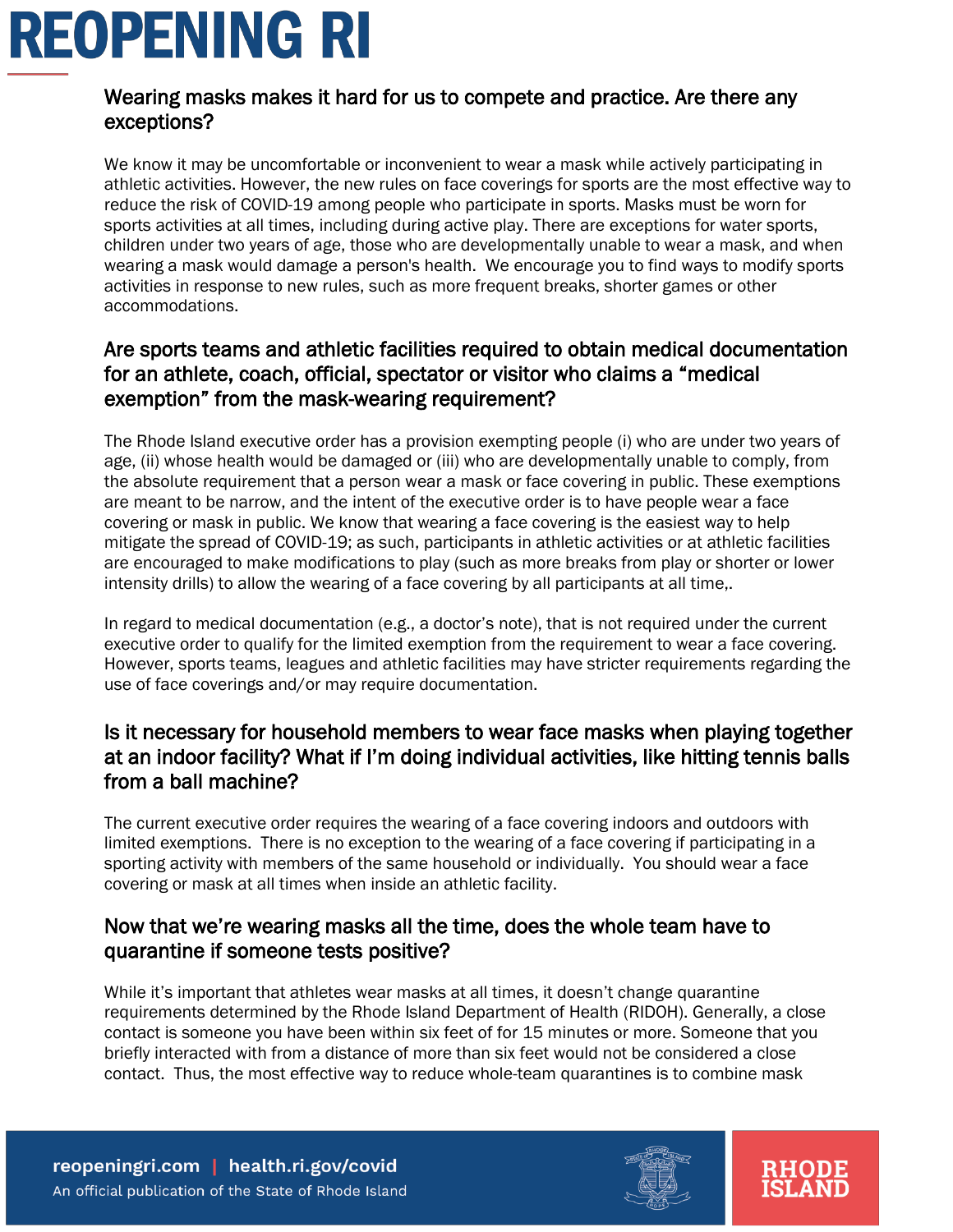wearing with team "pods" that never get within six feet of each other. When RIDOH investigates contacts of a person who tested positive, players who were not in close contact may not have to quarantine, that is, as long as they have not been in close contact with the positive case outside of the sports experience.

### Can you wear a face shield instead of a face mask for hockey or other high and moderate risk sports?

No. There is no scientific evidence that a full clear face shield, such as the ones sold for hockey helmets, provides sufficient protection from the coronavirus, and the CDC and the RI Department of Health (RIDOH) do not currently recommend them as a substitute for masks. For more information about masks, please visit RIDOH's [COVID-19 and Wearing Masks webpage.](https://health.ri.gov/covid/wearingmasks/)

### Is body checking allowed in ice hockey?

Ice hockey is considered a moderate risk sport, under the Rhode Island guidance, which also recommends that modifications be incorporated into sports to reduce the spread of COVID-19. While body checking is not prohibited under the rules, body checking is discouraged. Under the current guidance, moderate risk sports, such as ice hockey, may participate in practice and game play. Modifications to limit close physical and face-to-face contact are encouraged.

### Is flag football considered a high-risk sport or a medium-risk sport?

It depends. Flag football played with its traditional rules would be considered a higher-risk sport. However, with significant modifications, it's possible to lower the risk enough so that it can be considered a medium-risk sport. Some of these modifications include:

- No screening, blocking, charging, flag guarding, holding, stripping, pass interference, or illegal flag pull – with any attempt resulting in a penalty (e.g., loss of down, yardage penalty)
- No run plays every play has to be shotgun formation (minimum three yards from center)
- Every player lines up at least five yards apart from one another (including defense)
- Each team has their own game ball and players wear the same set of flags throughout game

### Why are you exempting colleges and professional sports?

College and professional indoor sporting facilities and teams are highly regulated with NCAA rules and league rules (i.e., Big East, Ivy League, etc.) or associated professional rules being followed. For example, starting in November, most college athletes are being tested for COVID-19 three times per week.

### Locker rooms are germ incubators. Why not just close them?

We recommend closing locker rooms and arriving at practices and games ready to play. However, there are instances where doing that causes other problems, such as athletes changing clothes in open areas resulting in privacy issues. So, in order to provide an opportunity for student-athletes and others to change privately and take off wet bathing suits or put on protective equipment, we are allowing locker rooms to stay open, with the requirement that they adhere to strict standards, including limiting capacity, marking distancing, and sanitizing regularly.